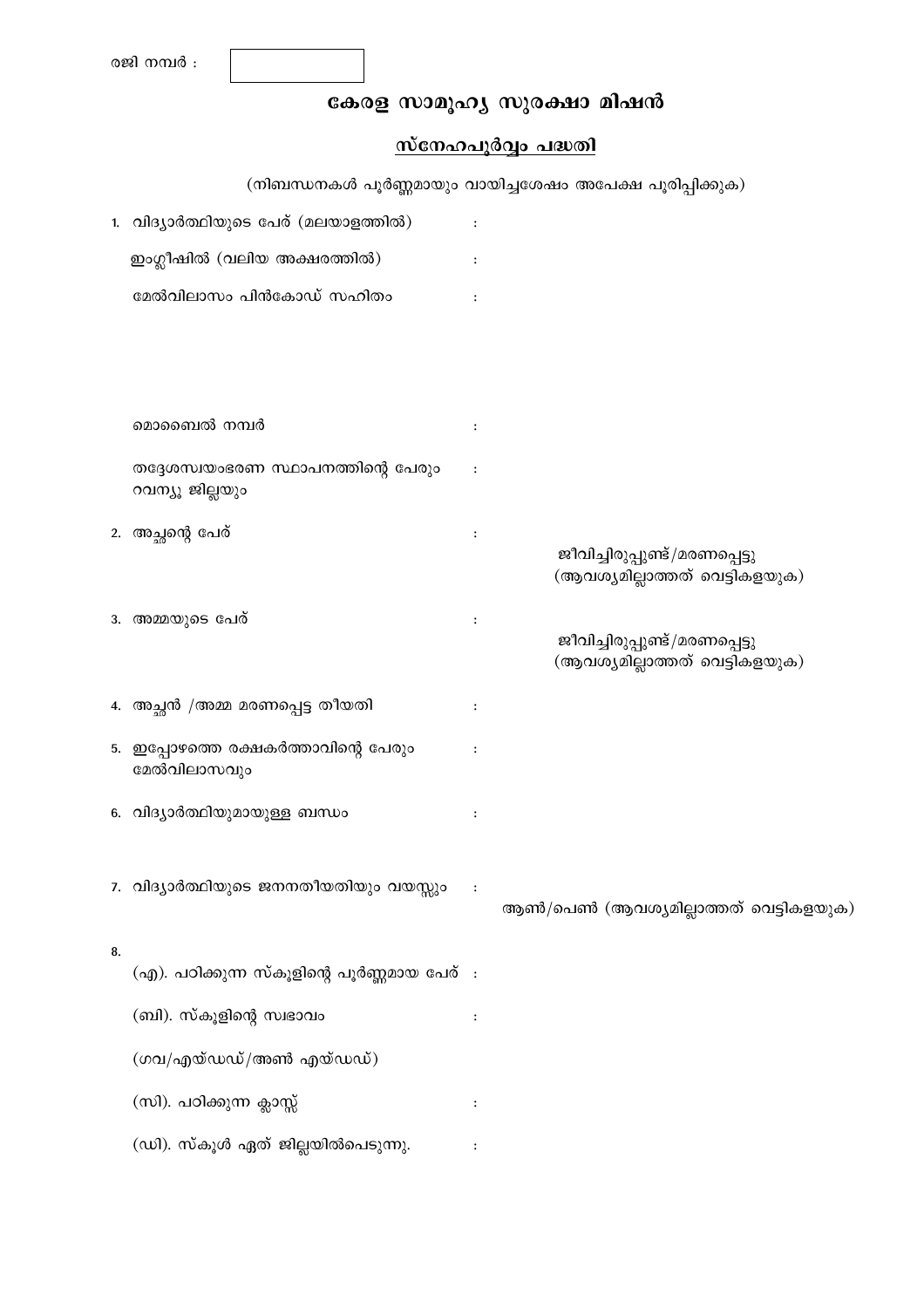9. 5 വയസ്സിനു താഴെയുള്ള കുട്ടിയാണെങ്കിൽ ചൈൽഡ് വെൽഫയർ കമ്മിറ്റി ചെയർമാന്റെ സർട്ടിഫിക്കറ്റ് ഹാജരാക്കിയിട്ടുണ്ടോ).

 $\cdot$ 

- 10. കുടുംബത്തിന്റെ വാർഷിക വരുമാനം  $\cdot$ ബി.പി.എൽ കുടുംബാംഗമാണെങ്കിൽ തദ്ദേശസ്വയംഭരണ സ്ഥാപന സെക്രട്ടറിയുടെ സാക്ഷ്യപത്രവും അല്ലാത്തവർ വില്ലേജ് ആഫീസറിൽ നിന്നുള്ള വരുമാന സർട്ടിഫിക്കറ്റും ഹാജരാക്കേണ്ടതാണ്.
- 11. (എ). വിദ്യാർത്ഥിയുടെയും രക്ഷകർത്താവിന്റെയും :– പേരിൽ ദേശസാൽകൃതബാങ്കിൽ ആരംഭിച്ചിട്ടുള്ള സേവിംഗ്സ് ബാങ്ക് അക്കൗണ്ട് നമ്പർ  $(\alpha\alpha)$ യിന്റ് അക്കൗണ്ട്) (പാസ്സ്ബുക്കിന്റെ ഒന്നാംപേജിന്റെ ഫോട്ടോകോപ്പി ചേർക്കണം)
- $($ ബി). അക്കൗണ്ട് ആരംഭിച്ചിട്ടുള്ള വൃക്തികളുടെ പേര് :-  $(1)$ .  $(2).$
- (സി). ബാങ്കിന്റെ പേര്  $\cdot$  – (ഡി). ബ്രാഞ്ച്  $\cdot$ (னு). ഐ.എഫ്.എസ്.സി നമ്പർ  $\cdot$  – (എഫ്). ആധാർ കാർഡ് നമ്പർ  $\cdot$

വിദ്യാർത്ഥിയുടെ പേര് :

വിരലടയാളം /ഒപ്പ്

## സതൃപ്രസ്താവന

സത്യമാണെന്നും ഇതിനാൽ സാക്ഷ്യപ്പെടുത്തികൊള്ളുന്നു. കുട്ടി അനാഥാലയത്തിലെയോ മറ്റ് സ്ഥാപനത്തിലെയോ അന്തേവാസിയല്ലെന്നും എന്റെ വീട്ടിൽനിന്നുതന്നെ വിദ്യാഭ്യാസസ്ഥാപനത്തിൽ പോകുന്നതെന്നും സാക്ഷ്യപ്പെടുത്തുന്നു.

> ഒപ്പ് : പേര് : ബന്ധം : (അച്ഛൻ/അമ്മ/രക്ഷകർത്താവ്)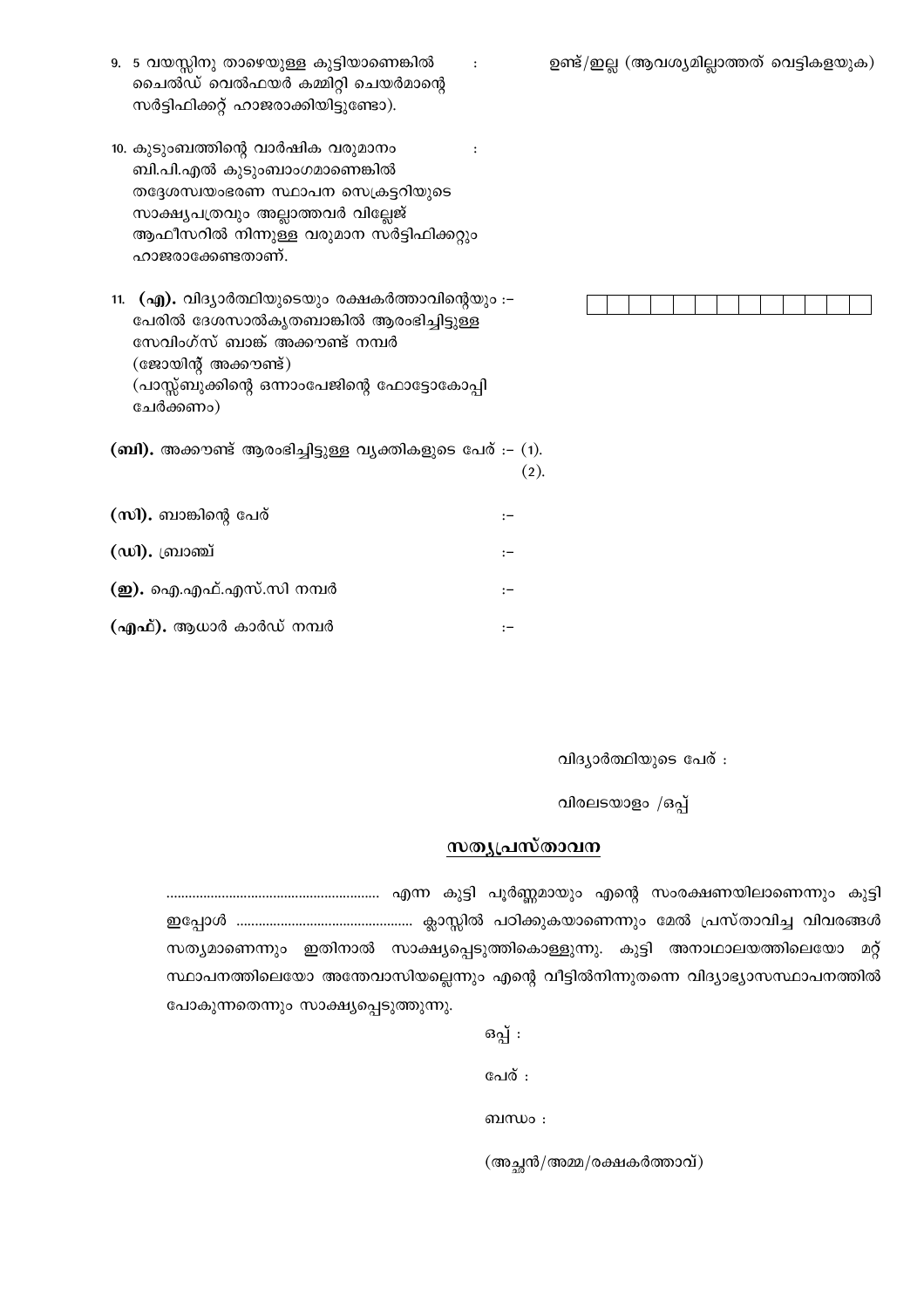## വിദ്യാഭ്യാസ സ്ഥാപനത്തിന്റെ മേലധികാരി നൽകുന്ന സാക്ഷ്യപത്രം

വിദ്യാർത്ഥി സ്കൂളിൽ ............................. ക്ലാസ്സിൽ പഠിക്കുകയാണ്. ടിയാൻ/ടിയാൾ അനാഥാലയത്തിലെയോ മറ്റ് സ്ഥാപനത്തിലെയോ അന്തേവാസിയല്ലെന്നും സ്നേഹപൂർവ്വം പദ്ധതി പ്രകാരമുളള ആനുകൂല്യ ത്തിന് അർഹതയുണ്ടെന്നും ഈ വിദ്യാഭ്യാസ സ്ഥാപനം \_സർക്കാർ*/ എ*യ്ഡഡ്/സ്വകാര്യ വിദ്യാഭ്യാസ സ്ഥാപനമാണെന്ന് ഇതിനാൽ സാക്ഷ്യപ്പെടുത്തുന്നു.

ഒപ്പ് :

പേര് :

ഹെഡ്മാസ്റ്റർ/ഹെഡ്മിസ്ട്രസ്/പ്രിൻസിപ്പൽ

സ്കുളിന്റെ പേര്

സ്കൂൾമൂദ്ര

 $m$  $0e$  : തീയതി :

### സാക്ഷൃപത്രം

വഹിക്കുന്നതിനു ന് സാമ്പത്തികമായി പരാധീനത അനുഭവിക്കുന്നുവെന്നും സ്നേഹപൂർവ്വം പദ്ധതി പ്രകാരമുള്ള ധനസഹായത്തിന് അർഹനാണെന്നും കുട്ടി അനാഥാലയത്തിലെയോ മറ്റ് സ്ഥാപനത്തിലെയോ അന്തേവാസിയല്ലെന്നും സാക്ഷ്യപ്പെടുത്തുന്നു.

> ഒപ്പ് : പേര് :

സ്ഥാനപേര് :

 $m$  $\Omega$ 

തീയതി :

(NB :- സർട്ടിഫിക്കറ്റ് തദ്ദേശ സ്ഥയംഭരണ സ്ഥാപനങ്ങളിലെ മേയർ/ചെയർമാൻ/പ്രസിഡന്റ്/ കൗൺസിലർ/ മെമ്പർ/ എം.പി / എം.എൽ.എ എന്നിവരിൽ ആരുടെയെങ്കിലും ആയിരിക്കണം.)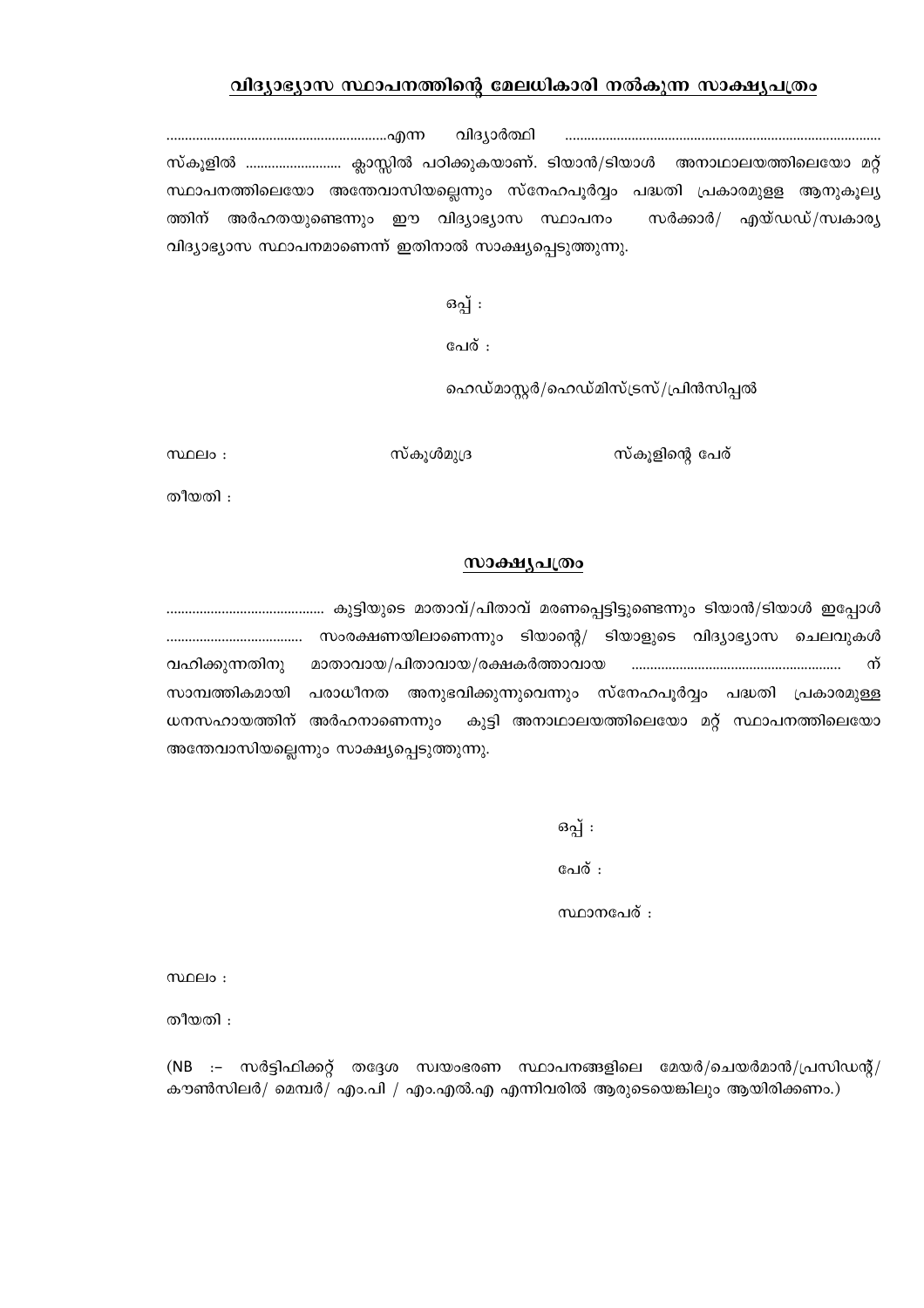#### സാക്ഷ്യപത്രം

(5 വയസ്സിനു താഴെയുള്ള കുട്ടികൾക്ക് മാത്രം)

മാതാവായ/പിതാവായ/രക്ഷകർത്താവായ ന് സാമ്പത്തികമായി അനുഭവിക്കുന്നുവെന്നും സ്നേഹപുർവ്വം പദ്ധതി പരാധീനത പ്രകാരമുള്ള ധനസഹായം ചെയ്തുകൊള്ളുന്നു. കൂട്ടി അനാഥാലയത്തിലെയോ മറ്റ് സ്ഥാപനത്തിലെയോ അന്തേവാസിയല്ലെന്നും സാക്ഷ്യപ്പെടുത്തുന്നു.

ഒപ്പ് :

പേര് :

ചെയർമാൻ :

ചൈൽഡ്വെൽഫയർ കമ്മിറ്റി :

 $m$  $0e$  : തീയതി :

#### അപേക്ഷയിൻമേലുള്ള തീരുമാനം

തുടരുന്നുണ്ടെങ്കിൽ പഠിക്കുന്ന ക്ലാസ്സ് അനുസരിച്ചുള്ള തുകയ്ക്കും അർഹനാണ്. പ്രസ്തുത തുക അനുവദിക്കുന്നു.

> എക്സിക്യൂട്ടീവ് ഡയറക്ടർ കേരള സാമൂഹ്യ സുരക്ഷാ മിഷൻ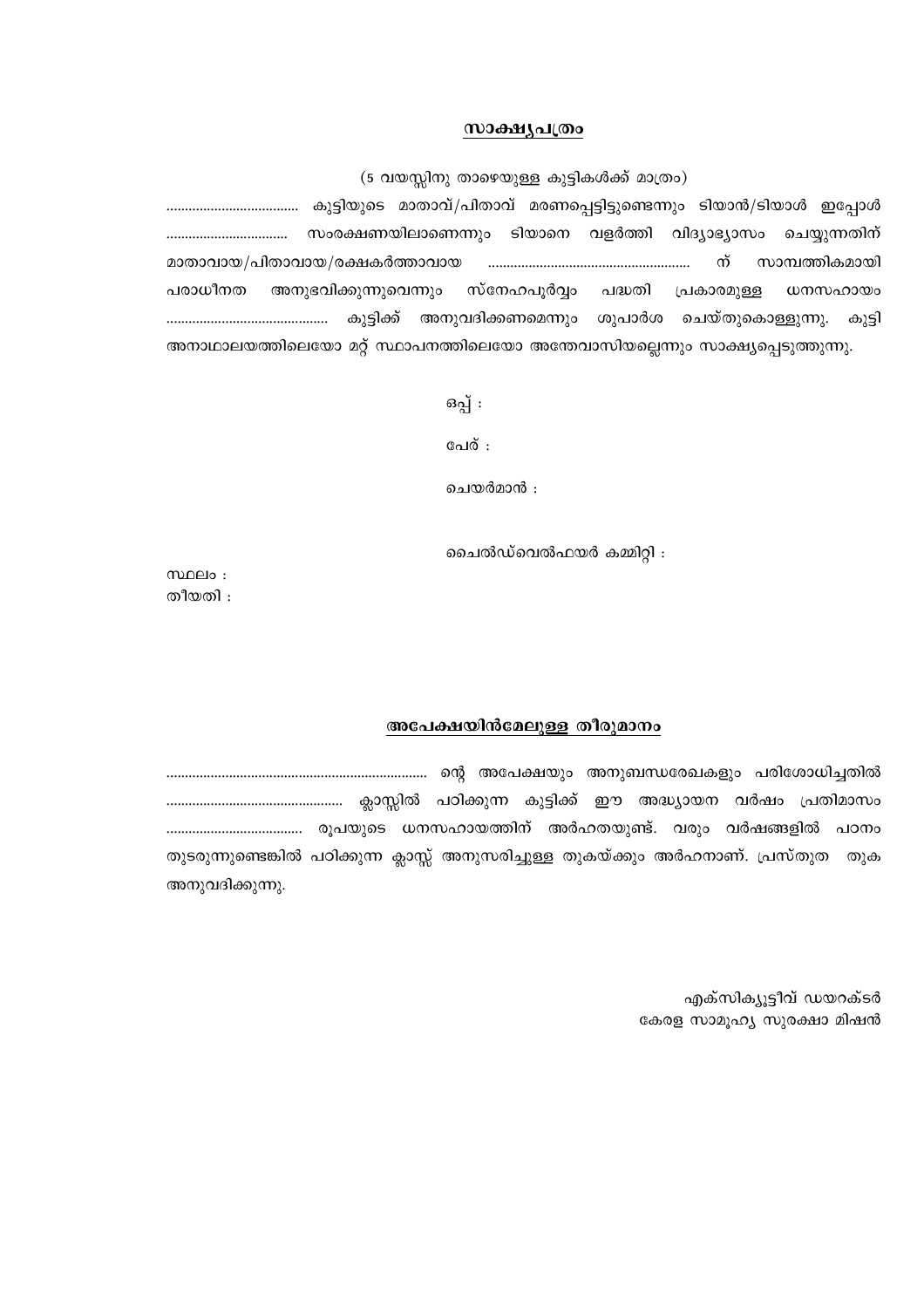## കേരള സാമുഹ്യ സുരക്ഷാ മിഷൻ

## <u>സ്നേഹപൂർവ്വം പദ്ധതി</u>

#### മാർഗ്ഗ നിർദ്ദേശങ്ങൾ :

- പൂർണ്ണമായും പൂരിപ്പിച്ചിരിക്കണം. 1. അപേക്ഷ അപേക്ഷയിലെ ഒരു കോളവും പൂരിപ്പിക്കാതിരിക്കാൻ പാടുള്ളതല്ല.
- 2. അപേക്ഷയിൽ സ്കൂളിന്റെ പേരും സ്വഭാവവും പൂർണ്ണമായും നൽകിയിരിക്കണം. ചുരുക്കപ്പേർ നൽകിയ അപേക്ഷകൾ പരിഗണിക്കുന്നതല്ല.
- അച്ഛനോ അമ്മയോ മരിച്ചുപോയ പ്രൊഫഷണൽ കോഴ്സടക്കമുള്ള ഡിഗ്രിതല കോഴ്സുകൾ  $3.$ വരെ പഠിക്കുന്ന കുട്ടികൾക്കാണ് പദ്ധതിയുടെ പ്രയോജനം ലഭ്യമാകുക. അച്ഛൻ നഷ്ടപ്പെട്ട കുട്ടികൾ രക്ഷകർത്താവിന്റെ കോളത്തിൽ അമ്മയുടെ പേരും, അമ്മ നഷ്ടപ്പെട്ട കുട്ടികൾ അച്ഛന്റെ പേരുമാണ് എഴുതേണ്ടത്. അച്ഛനും അമ്മയും നഷ്ടപ്പെട്ട കുട്ടികൾ മാത്രമേ രക്ഷകർത്താവിന്റെ കോളത്തിൽ കുട്ടിയെ സംരക്ഷിക്കുന്ന അടുത്ത ബന്ധുവിന്റെ പേര് എഴുതുവാൻ പാടുള്ളൂ. മരണപ്പെട്ടുപോയ അച്ഛന്റെയോ അമ്മയുടെയോ പേരും അപേക്ഷയിൽ ബന്ധപ്പെട്ട കോളത്തിൽ എഴുതേണ്ടതാണ്.
- കേരള സാമൂഹ്യ സുരക്ഷാ മിഷൻ സൗത്ത് ഇന്ത്യൻ ബാങ്കിന്റെ തിരുവനന്തപുരം കോർപ്പറേറ്റ് ബ്രാഞ്ചിൽ ആരംഭിച്ചിട്ടുള്ള അക്കൗണ്ടിലൂടെ കോർബാങ്കിംഗ് വഴിയാണ് ധനസഹായം വിതരണം ചെയ്യുന്നത്. അതിനാൽ സമീപത്തുള്ള സൗത്ത് ഇന്ത്യൻ ബാങ്കിന്റെ ബ്രാഞ്ചുകളിലോ അല്ലെങ്കിൽ കോർബാങ്കിംഗ് സംവിധാനമുള്ള മറ്റ് ബാങ്കുകളിലോ കുട്ടിയുടെയും രക്ഷിതാവിന്റെയും പേരിൽ ജോയിന്റ് അക്കൗണ്ട് തുടങ്ങി ബാങ്ക് പാസ്സ് ബുക്കിന്റെ ഒന്നാം പേജിന്റെ ഫോട്ടോ കോപ്പി അപേക്ഷയോടൊപ്പം ഉള്ളടക്കം ചെയ്യേണ്ടതാണ്. ഈ അക്കൗണ്ടിൽ എ റ്റി എം കാർഡ് വാങ്ങാൻ പാടുള്ളതല്ല. കുട്ടിയും രക്ഷിതാവും ചെക്കിൽ ഒപ്പിട്ടു നൽകി തുക പിൻവലിക്കുന്ന രീതിയിലുള്ള ബാങ്ക് അക്കൗണ്ടാണ് തുടങ്ങേണ്ടത്. ബാങ്ക് അക്കൗണ്ട് തുടങ്ങുമ്പോൾ ഈ മാർഗ്ഗ നിർദ്ദേശത്തിന്റെ കോപ്പി ബാങ്കിൽ നൽകേണ്ടതാണ്.
- 5. അപേക്ഷകൾ അയക്കുന്ന കവറിൽ " സ്നേഹപൂർവ്വം പദ്ധതിക്കുള്ള അപേക്ഷ" എന്നും ജില്ലയും വ്യക്തമായി എഴുതണം. കൂടാതെ അപേക്ഷകന്റെ പേരും മേൽവിലാസവും വൃക്തമായി കവറിന്റെ പുറത്ത് എഴുതണം.
- ചേർക്കേണ്ട രേഖകളുടെ 6. അപേക്ഷയോടൊപ്പം പകർപ്പ് ഗസറ്റഡ് ഓഫീസർ സാക്ഷ്യപ്പെടുത്തേണ്ടതാണ്.
- 7. പൂരിപ്പിച്ച അപേക്ഷകൾ താഴെ പറയുന്നതു പ്രകാരം അയയ്ക്കേണ്ടതാണ്. കാസർഗോഡ്, കണ്ണൂർ, മലപ്പുറം, വയനാട്, കോഴിക്കോട് ജില്ലകളിലെ അപേക്ഷകൾ റീജിയണൽ ഡയറക്ടർ, കേരള സാമൂഹ്യ സൂരക്ഷാ മിഷൻ റീജിയണൽ ആഫീസ്, സിവിൽ സേഷൻ, കോഴിക്കോട് എന്ന വിലാസത്തിലും മറ്റു ജില്ലകളിലുള്ള അപേക്ഷകൾ എക്സിക്യൂട്ടീവ് ഡയറക്ടർ, കേരള സാമൂഹ്യ സുരക്ഷാ മിഷൻ, രണ്ടാംനില, വയോജന പകൽ പരിപാലന കേന്ദ്രം, പൂജപ്പുര, തിരുവനന്തപുരം – 12 എന്ന വിലാസത്തിലും അയയ്ക്കേണ്ടതാണ്.
- കാർഡിന്റെ രജിസ്ട്രേഷൻ നമ്പർ ചെയ്തിരിക്കണം. 8. ആധാർ ഉള്ളടക്കം ആധാർ ലഭിച്ചിട്ടില്ലെങ്കിൽ രജിസ്ട്രേഷൻ ചെയ്തതിന്റെ പകർപ്പ് സാക്ഷിപ്പെടുത്തി ഉള്ളടക്കം ചെയ്യുക.
- 9. സ്നേഹപൂർവ്വം പദ്ധതി ആനുകൂല്യം വരും വർഷങ്ങളിലും തുടർന്ന് ലഭിക്കേണ്ടതിന് ഓരോ അദ്ധ്യായന വർഷത്തിന്റെയും ആരംഭത്തിൽ ഈ പേജിന്റെ മറുവശത്തുള്ള സർട്ടിഫിക്കറ്റ് പൂരിപ്പിച്ച് പഠിക്കുന്ന വിദ്യാഭ്യാസ സ്ഥാപനത്തിന്റെ മേധാവിയെക്കൊണ്ട് സാക്ഷ്യപ്പെടുത്തി മിഷന്റെ തിരുവനന്തപുരത്തെ ആസ്ഥാന ഓഫീസിലേക്ക് അയക്കേണ്ടതാണ്.